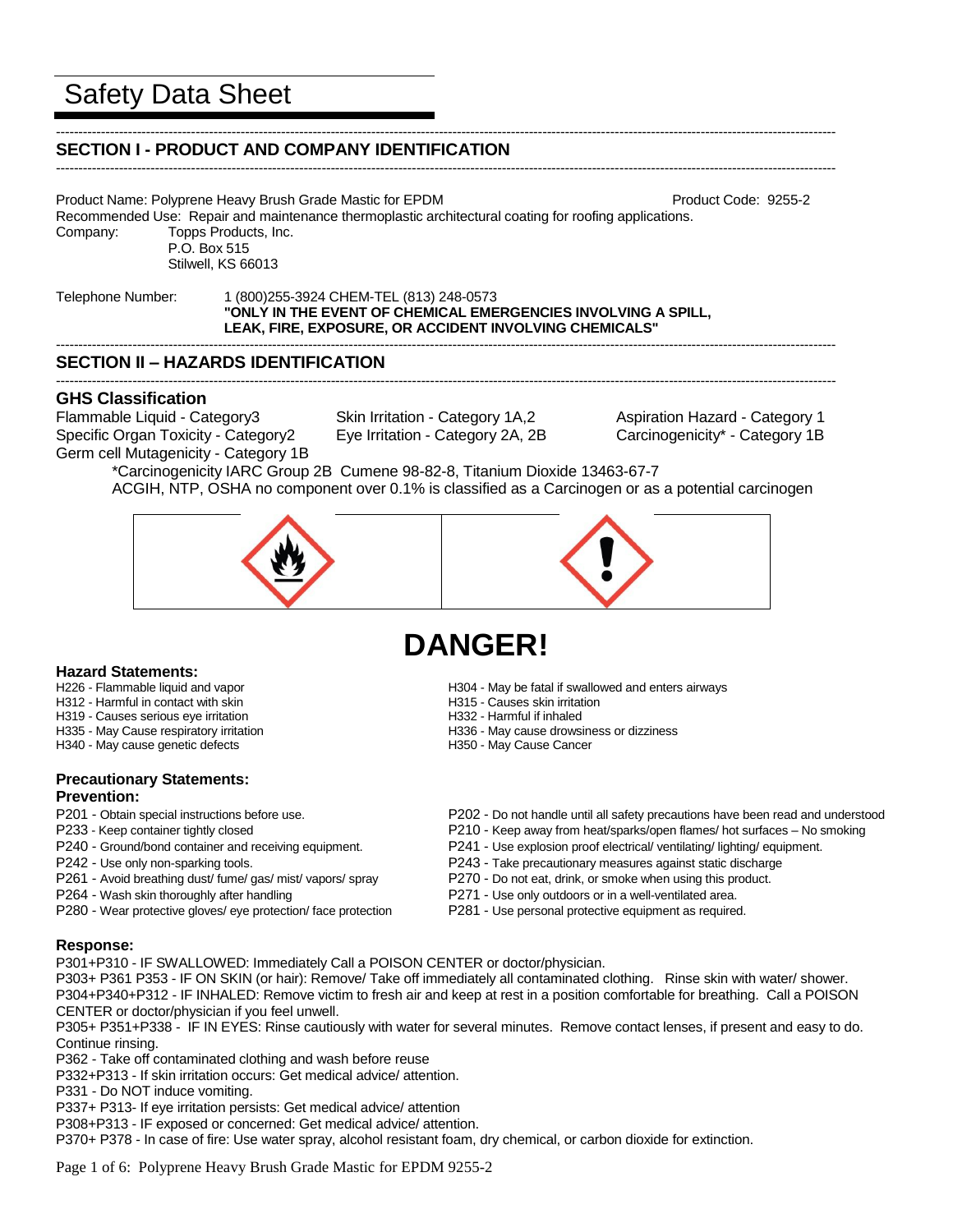#### **Disposal:**

P501 - Dispose of contents/ container to an approved waste disposal plant.

#### -----------------------------------------------------------------------------------------------------------------------------------------------------------------------------

# **SECTION III - Composition/Information on Ingredients**

#### ------------------------------------------------------------------------------------------------------------------------------------------------------------------------------

Pure Substance/Mixture: MIXTURE

| <b>Chemical Name</b>           | Cas No.    | Percentage | <b>Chemical Name</b> | Cas No.    | Percentage |
|--------------------------------|------------|------------|----------------------|------------|------------|
| <b>Stoddard Solvent</b>        | 8052-41-3  | 23.6%      | Titanium Dioxide     | 13463-67-7 | 2.6%       |
| Nonane                         | 111-84-2   | .0%        | Hvdrocarbon Resin    | 69430-35-9 | 17.6%      |
| Solvent Naptha, light aromatic | 64742-95-6 | 3.0%       | Mesitylene           | 108-67-8   | 1.3%       |
| 1.2.4 trimethylbenzene         | 95-63-6    | 2.0% max   | Cumene               | 98-82-8    | 0.04%      |

\*This product is a liquid and has no dust hazards. Many of the components of this product are nuisance dusts which to the best of our knowledge do not apply as a hazard in this form. Further detail on contents is confidential. Any hazards are included in this SDS.

#### **SECTION IV – FIRST AID MEASURES**

-----------------------------------------------------------------------------------------------------------------------------------------------------------------------------

-----------------------------------------------------------------------------------------------------------------------------------------------------------------------------

- Inhalation: Move victim to fresh air. If victim is not breathing, immediately begin rescue breathing. If breathing is difficult, 100% humidified oxygen should be administered by a qualified individual. Seek medical attention immediately. Keep the affected person warm and at rest.
- Eye Contact: Check for/remove contact lenses. Flush eyes with cool, clean, low pressure water for at least 15 minutes while occasionally lifting and lowering eyelids. Do not use eye ointment unless directed by a physician. Seek medical attention.
- Skin contact: Remove contaminated shoes and clothing. Flush affected area with large amounts of water. If skin is damaged, apply a clean dressing and seek medical attention. Do not use ointments. If skin is not damaged, clean affected area thoroughly with mild soap and water. Seek medical attention if tissue appears damaged or in pain or irritation persists.
- Ingestion: DO NOT INDUCE VOMITING. If spontaneous vomiting is about to occur, place the victims head below their knees. If victim is drowsy or unconscious, place on left side with head down. Never give anything by mouth to a person who is not fully conscious. Do not leave victim unattended. Seek medical attention immediately.
- Note to: INHALATION: Inhalation overexposure can produce toxic effects. Monitor for respiratory distress. If difficulty in breathing develops, evaluate upper respiratory tract for irritation and/or inflammation.

-----------------------------------------------------------------------------------------------------------------------------------------------------------------------------

-----------------------------------------------------------------------------------------------------------------------------------------------------------------------------

Avoid sympathomimetic drugs as this material (or its component) could sensitize the heart to the effects of sympathomimetic amines.

#### **SECTION V – FIRE FIGHTING MEASURES**

| NFPA Class II combustible liquid. |                                  |                       |       |
|-----------------------------------|----------------------------------|-----------------------|-------|
| <b>Flash Point</b>                | Closed cup 41 C $(105^{\circ}F)$ |                       |       |
| Lower Flammable Limit             | AP 0.5%                          | Upper Flammable Limit | AP 6% |
| Auto ignition Temp                | 230 C (446 °F)                   |                       |       |

Hazardous Decomposition or Byproducts: Carbon monoxide, carbon dioxide, various hydrocarbon fragments. Irritating vapors are formed at elevated temperatures. Fire fighters should use SCBA with a full face piece operated in positive pressure mode.

Extinguishing Media: Small Fires: Use dry chemicals, carbon dioxide, foam, water fog, or inert gas (nitrogen) Large Fires: Use foam, water fog or water spray. Water may be ineffective. Water may not extinguish the fire. Water fog and spray are effective in cooling containers and adjacent structures. However, water can be used to cool the external walls of vessels to prevent excessive pressure, auto ignition or explosion. DO NOT use a solid stream of water directly on the fire as the water may spread the fire to a larger area.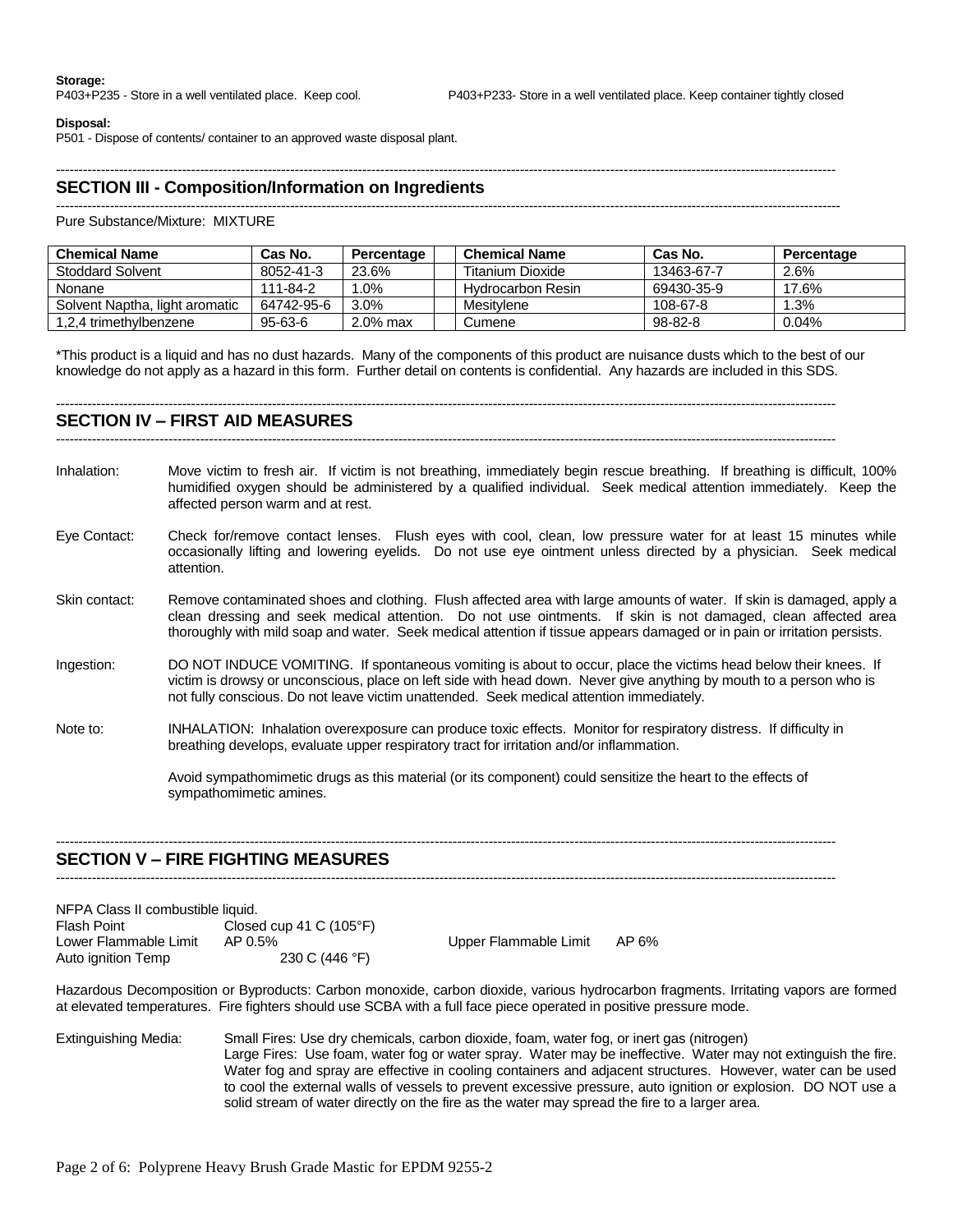#### ----------------------------------------------------------------------------------------------------------------------------------------------------------------------------- **SECTION VI – ACCIDENTAL RELEASE MEASURES**

| Personal<br>Protective<br>Precautions. | Use Personal protective Equipment                                                     |
|----------------------------------------|---------------------------------------------------------------------------------------|
| Equipment, and Emergency Procedures:   | <b>Ensure Adequate Ventilation</b>                                                    |
|                                        | Evacuate personnel to safe areas                                                      |
|                                        | Material can create slippery conditions                                               |
|                                        | Remove all sources of ignition and sparks                                             |
| <b>Environmental Precautions:</b>      | Stop Leak                                                                             |
|                                        | Dike around spills, prevent material from entering sewers, drains and bodies of water |
| Method for containment                 | Use absorbent pads and dikes                                                          |
| Cleanup                                | Soak up with absorbent materials                                                      |
|                                        | Remove all ignition sources                                                           |
|                                        | Contact proper local authorities                                                      |

-----------------------------------------------------------------------------------------------------------------------------------------------------------------------------

-----------------------------------------------------------------------------------------------------------------------------------------------------------------------------

-----------------------------------------------------------------------------------------------------------------------------------------------------------------------------

#### **SECTION VII – HANDLING AND STORAGE**

Handling: A static electrical charge can accumulate when this material is flowing through pipe, nozzles and hoses. A static spark can ignite accumulate vapors. Keep unused containers closed to prevent vapor buildup and insure all equipment is properly grounded.

> Misuse of empty containers can be dangerous; they may contain residual material which can ignite. Do not cut or weld empty containers. Do not expose empty containers to open flame, sparks or heat. Dispose of all empty containers in accordance with federal, state and local regulations.

Storage: Store in a cool, dry well ventilated area. Keep containers tightly closed. Do not store or use product near high heat, flame or other potential ignition sources. Do not store this material in unlabeled containers. All electrical in the storage area must comply with NFPA National Electric Code (NEC).

#### -----------------------------------------------------------------------------------------------------------------------------------------------------------------------------

**SECTION VIII – EXPOSURE CONTROLS AND PERSONAL PROTECTION** -----------------------------------------------------------------------------------------------------------------------------------------------------------------------------

| Ingredient              | <b>ACGIH TWA</b> | <b>OSHA PEL</b>   | NIOSH REL          | NIOSH Ceiling |
|-------------------------|------------------|-------------------|--------------------|---------------|
| Stoddard                | $100$ ppm        | 500 ppm           | 350 mg/m3          | 1800 mg/m3    |
| Solvent                 |                  | 2900 mg/m3        |                    | (15 minutes)  |
| Solvent Naptha,         |                  |                   | 25 ppm             |               |
| light aromatic          |                  |                   | $125 \text{ mg/m}$ |               |
| 1,2,4                   |                  |                   | 25 ppm             |               |
| trimethylbenzene        |                  |                   | $125 \text{ mg/m}$ |               |
| Mesitylene              |                  |                   | 25 ppm             |               |
|                         |                  |                   | 125 mg/m3          |               |
| <b>Titanium Dioxide</b> | 10 mg/m $3$      | $15 \text{ mg/m}$ |                    |               |
|                         |                  |                   |                    |               |
| 2-Butoxyethanol         |                  | 50 ppm, 240 mg/m3 |                    |               |

Engineering Controls: Provide exhaust ventilation or other engineering controls to keep airborne concentrations of vapor below the workplace exposure limits listed below. All electrical should comply with National Electrical Code.

Personal Protective Personal protective equipment should be used when working with this material in a typical outdoor work

Equipment: environment.

Breathing – NIOSH approved breathing mask recommended if necessitated by situation.

Eye Protection – Safety glasses with side shield are recommended as minimum protection.

Hand Protection – Avoid skin contact, use rubber gloves constructed of a chemical resistant material and wash hands with soap and water before eating or drinking. Do not use gasoline or kerosene to wash hands. Mild industrial hand cleaners may be used.

Body Protection - Avoid skin contact, change contaminated clothing immediately.

-----------------------------------------------------------------------------------------------------------------------------------------------------------------------------

General Comments – Be sure to use this product in a well ventilated area as vapors can build up in unventilated areas to hazardous levels and become a combustible hazard.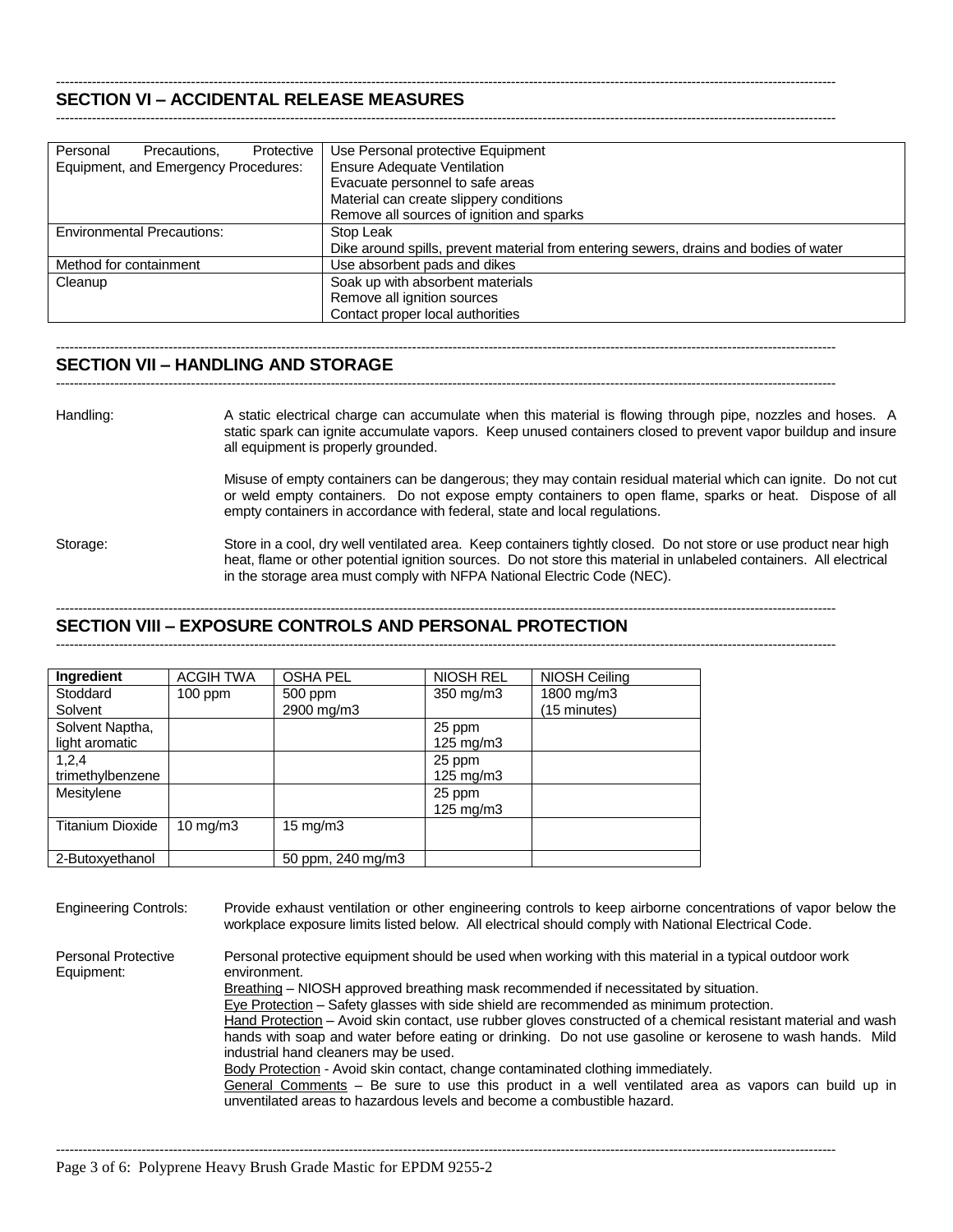# **SECTION IX – PHYSICAL AND CHEMICAL PROPERTIES**

| Appearance           | <b>White Liquid</b>         | Vapor Pressure (mm Hg at 20 C) | 0.62                 |
|----------------------|-----------------------------|--------------------------------|----------------------|
| Odor                 | Mild petroleum odor         | Upper/Lower Flammability       | N/A                  |
| Odor Threshold       | 2 ppm                       | Water Soluble                  | No.                  |
| <b>Boiling Point</b> | $313-351$ °F (156 – 177 C)  | Viscositv                      | 115-120 KU           |
| <b>Flash Point</b>   | $105^{\circ}$ F<br>(41.7 C) | Auto ignition temp             | N/A                  |
| Density              | $9.0 - 10.0$ lb/gal         | рH                             | Not applicable       |
| Freeze point         | $<$ O°F                     | <b>Evaporation Rate</b>        | $0.12$ (But Ace = 1) |
| Vapor Density        | Not Available               |                                |                      |

-----------------------------------------------------------------------------------------------------------------------------------------------------------------------------

#### ----------------------------------------------------------------------------------------------------------------------------------------------------------------------------- **SECTION X – STABILITY AND REACTIVITY**

| <b>Chemical Stability:</b>     | Stable                                                                                       | Hazardous Polymerization: will not occur |                                                                                                             |
|--------------------------------|----------------------------------------------------------------------------------------------|------------------------------------------|-------------------------------------------------------------------------------------------------------------|
| Conditions to avoid:           | and agents.                                                                                  |                                          | Keep away from heat, flame and other potential ignition sources. Keep away from strong oxidizing conditions |
| Material Incompatibility:      |                                                                                              |                                          | Strong acids, alkalis, and oxidizers such as liquid chlorine, other halogens, hydrogen peroxide and oxygen. |
| Hazardous Decomp.<br>Products: | No additional hazardous decomposition products were identified other than those in Section V |                                          |                                                                                                             |
|                                |                                                                                              |                                          |                                                                                                             |

# **SECTION XI –TOXICOLOGICAL INFORMATION**

Information on likely routes of exposure:

Inhalation, Ingestion, Eye Contact, Skin Contact, Skin absorption

Carcinogenicity: There are lifetime inhalation carcinogenic studies indicating the titanium dioxide may cause tumors and the IARC has reevaluated titanium dioxide as a Group 2B. However, all studies pertain to inhalation studies and in this application the inhalation of titanium dioxide is not possible and should not be considered a concern. It is listed here for informational purposes only. Mutagenicity: No data available to indicate product or any components present at greater than 0.1% cause mutation. Reproductive: No data available to indicate product or any components present at greater than 0.1% may be reproductive toxicity. Teratogenicity: No data available to indicate product or any components present at greater than 0.1% may cause birth defects.

-----------------------------------------------------------------------------------------------------------------------------------------------------------------------------

Toxicity Petroleum Hydrocarbon distillates<br>Data: Dermal. Acute LD50 (rabbit) : >200 Dermal, Acute LD50 (rabbit) : >2000mg/kg Inhalation, Acute LD50 (rat) : >5.5mg/L (4 hr mist) Oral LD50 (Rat) : >5000 mg/kg

> Studies on laboratory animals have associated similar materials with eye and respiratory tract irritations and have been shown to cause skin irritation after repeated or prolonged contact. This has been noted as defatting dermatitis and kidney damage in laboratory animals.

#### ----------------------------------------------------------------------------------------------------------------------------------------------------------------------------- **SECTION XII –ECOLOGICAL INFORMATION**

-----------------------------------------------------------------------------------------------------------------------------------------------------------------------------

| <b>Duration</b>             | Test         | <b>Species</b>                          | Concentration/Conditions |
|-----------------------------|--------------|-----------------------------------------|--------------------------|
| 96 hr                       | LL50         | Oncorhyncus mykiss                      | 8.2 mg/L                 |
| 48 hr                       | <b>EL50</b>  | Oncorhyncus mykiss                      | 32 mg/L                  |
| 96 hr                       | LC50         | Pimephales promelas (fathead minnow)    | $>1000$ mg/l             |
| 72 hr                       | EC50         | Psuedokirchneriella Subcapitata (algae) | $>100$ mg/l              |
| 48 hr                       | EC50         | Daphnia magna                           | $>1000$ mg/l             |
| <b>Chronic Survival</b>     | <b>NOELR</b> | <b>Aquatic Vertebrates</b>              | $2.6$ mg/L               |
| Chronic Growth              | <b>NOELR</b> | <b>Aquatic Vertebrates</b>              | $2.6$ mg/L               |
| <b>Chronic Survival</b>     | <b>NOELR</b> | Daphnia magna                           | $16 \text{ mg/L}$        |
| <b>Chronic Reproduction</b> | EL 50        | Daphnia magna                           | 10 $mg/L$                |
| <b>Chronic Reproduction</b> | <b>NOELR</b> | Daphnia magna                           | $2.6$ mg/L               |

Persistence and Degradability: Inherently biodegradable

Page 4 of 6: Polyprene Heavy Brush Grade Mastic for EPDM 9255-2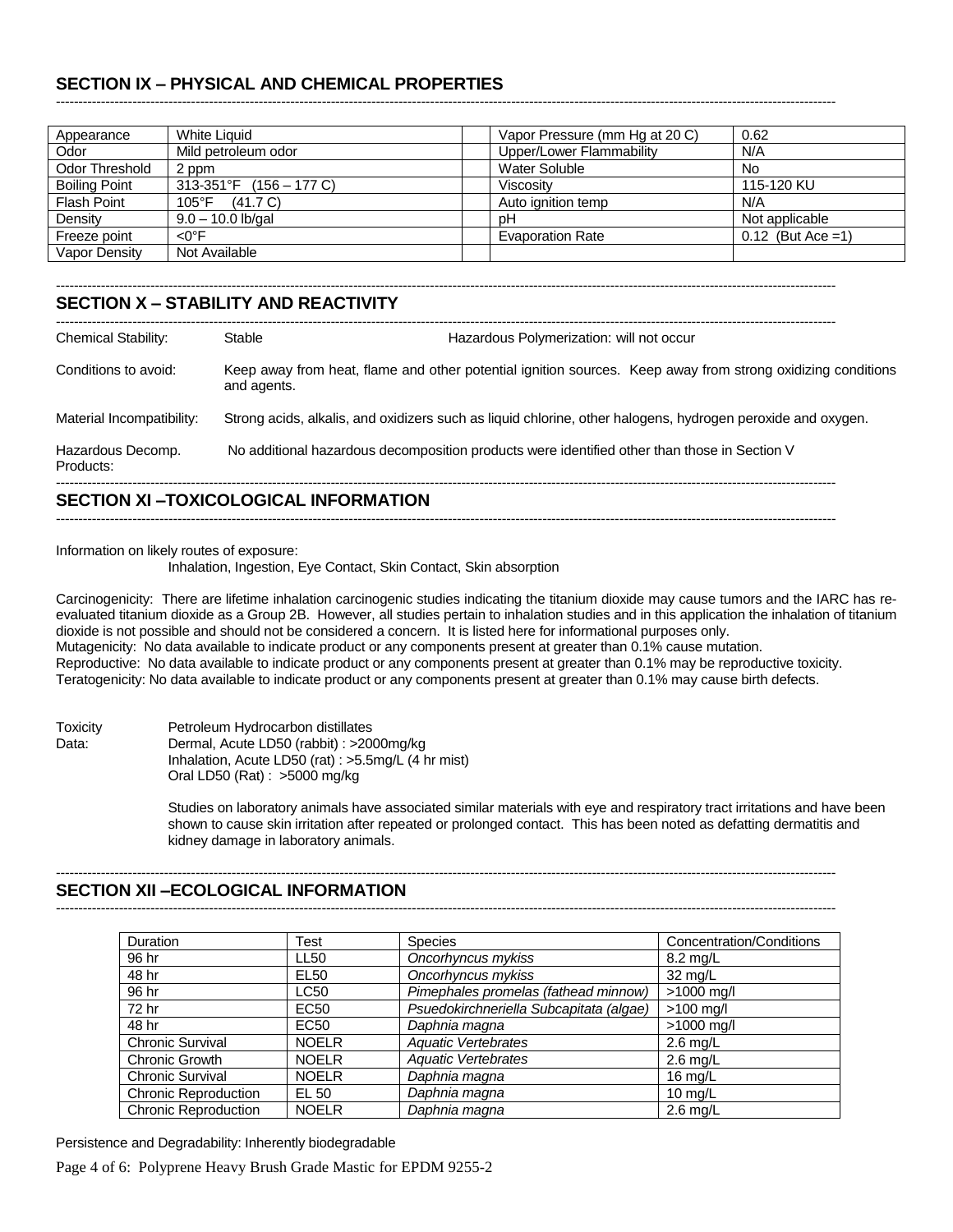### **SECTION XIII- DISPOSAL CONSIDERATIONS**

Please check with local and state agencies to determine proper disposal of unused or unwanted product. It is the responsibility of the user to determine the proper transportation and disposal for unused material. Conditions of this product may change which could cause this material to be classified as hazardous at the time of disposal. All waste must be conducted in accordance with RCRA regulations. Contact your local EPA office for assistance.

-----------------------------------------------------------------------------------------------------------------------------------------------------------------------------

-----------------------------------------------------------------------------------------------------------------------------------------------------------------------------

Do not re-use empty containers

#### ----------------------------------------------------------------------------------------------------------------------------------------------------------------------------- **SECTION XIV – TRANSPORTATION INFORMATION**

The shipping description below may not represent requirements for all modes of transportation and shipping methods or locations outside the United States.

-----------------------------------------------------------------------------------------------------------------------------------------------------------------------------

| Regulatory  | <b>UN Number</b> | Shipping name                    | <b>Hazard Class</b> | Packing Group | Placard                           |
|-------------|------------------|----------------------------------|---------------------|---------------|-----------------------------------|
| U.S. DOT    | Not Regulated    |                                  | Combustible         | N/A           | N/A                               |
| <b>IATA</b> | 1139             | Coating solution<br>Roof Coating | د.                  | ш             | Ű                                 |
| <b>IMDG</b> | 1139             | Coating solution<br>Roof Coating | د.                  | ш             | FLAMMABLE LIQUID<br><b>ONTISS</b> |

### ----------------------------------------------------------------------------------------------------------------------------------------------------------------------------- **SECTION XV – REGULATORY INFORMATION**

-----------------------------------------------------------------------------------------------------------------------------------------------------------------------------

| <b>SARA Extremely</b><br>hazardous<br><b>Substances (Sections</b><br>302 & 304) | This product does not contain greater than 1% of any "Extremely<br>hazardous substances" listed pursuant to Title III of the Superfund<br>Amendments and Reauthorization Act of 1986 (SARA) section 302<br>or 304 as identified in 40 CFR Part 355, Appendix A and B |                                                     |
|---------------------------------------------------------------------------------|----------------------------------------------------------------------------------------------------------------------------------------------------------------------------------------------------------------------------------------------------------------------|-----------------------------------------------------|
| <b>SARA Section 313</b>                                                         | This product contains the following components in concentrations<br>greater than 0.1% for carcinogenic substances and/or 1.0% of the<br>substances subject to the reporting requirements of Section 313 of<br>the Title III SARA of 1986 and 40 CFR Part 372         | 1,2,4 Trimethylbenzene (CASRN: 95-<br>$63-6$ : 2.7% |
| Sara Section 311 &                                                              | Acute Hazard:<br>Yes                                                                                                                                                                                                                                                 | Fire Hazard<br>Yes                                  |
| 312 Classifications                                                             | Chronic Hazard Yes                                                                                                                                                                                                                                                   | Reactivity Hazard No                                |
| <b>CERCLA</b>                                                                   | This product contains the following components listed under the                                                                                                                                                                                                      | None                                                |
|                                                                                 | Comprehensive Environmental Response, Compensation and                                                                                                                                                                                                               |                                                     |
|                                                                                 | Liabilities Act of 1980 (CERCLA) in 40 CFR Part 302 Table 302.4                                                                                                                                                                                                      |                                                     |

Global Chemical Inventories:

Present: US TSCA\*, EU, Australia, New Zealand, Canada, Korea, Philippines, China, Japan,

Not Present:

Not Available: Switzerland, Taiwan

\* May be subject to TSCA 12b export notification. Contains Nonane (CASRN 111-84-2) at 3%

| <b>SCA Inventory:</b> | This product and/or its components are listed on the Toxic Substance Control Act (TSCA) inventory. |  |  |  |
|-----------------------|----------------------------------------------------------------------------------------------------|--|--|--|
|-----------------------|----------------------------------------------------------------------------------------------------|--|--|--|

- Clean Water Act: Components of this material is classified as an oil under section 311 of the Clean Water Act (CWA) and the Oil Pollution Act of 1990 (OPA). Discharge or spills which produce a visible sheen on waters of the United States must be reported to the EPA's National response center at (800) 424-8802.
- PA Right to Know Substances on the Pennsylvania Hazardous Substances List present at quantities of 1% or more: Titanium Dioxide.
- NJ Right to Know Substances on the New Jersey Workplace Hazardous Substances List present at quantities of 1% or more: Titanium Dioxide